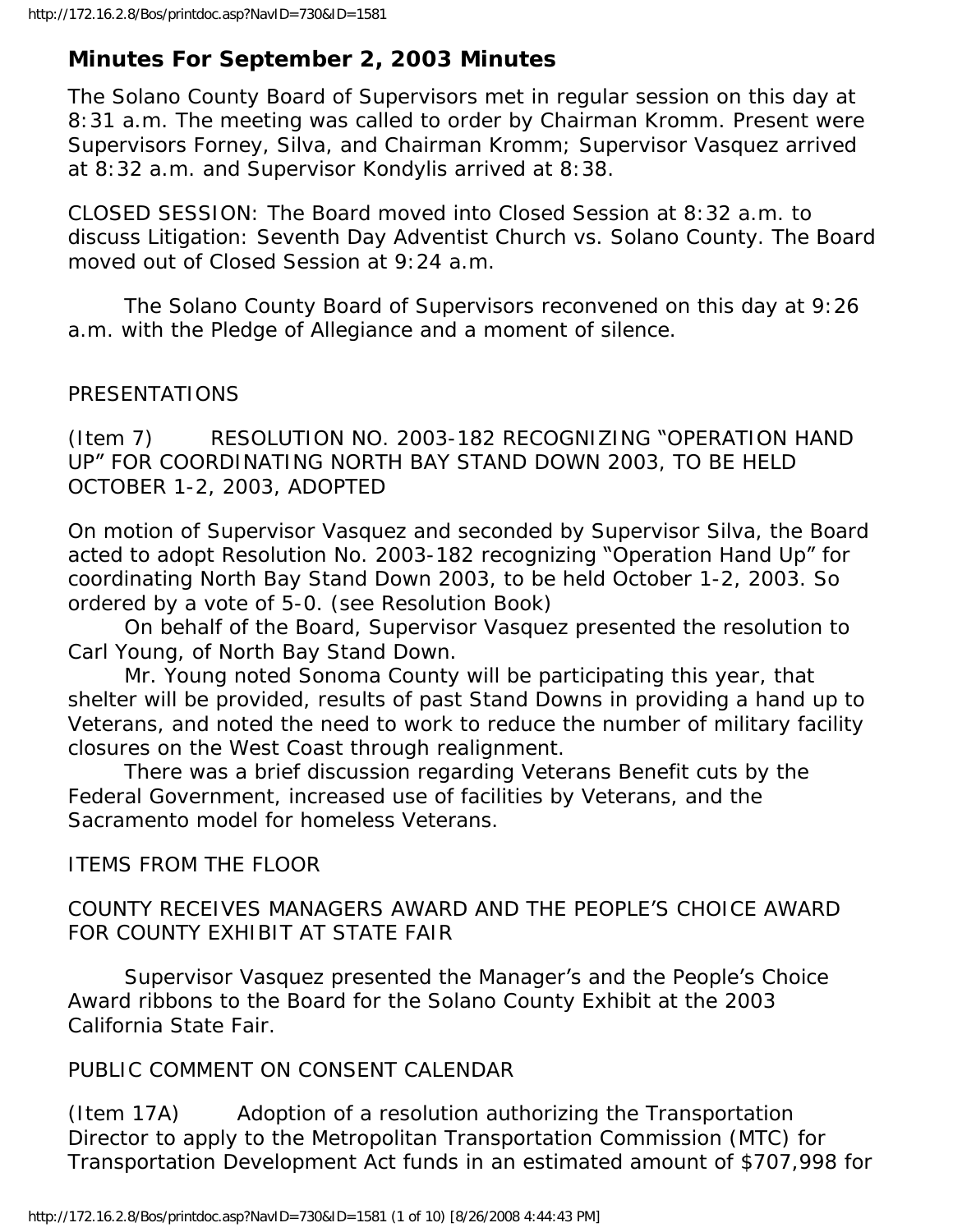FY2003/04 for road and transit projects

Donald Tipton, Homeacres Improvement Association, regarding 17A, feels that since Homeacres is a blighted area full funding for roads in that area should be maintained to improve the quality of life in the area.

(Item 17C) Adoption of Traffic Order Number 384 establishing parking restrictions on portions of Lemon Street, Cypress Avenue and Thomas Avenue in unincorporated Vallejo

Donald Tipton, representing Starr Subdivision, voiced concern with enforcement of this Traffic Order to restrict parking when the other parking restrictions in the area are not being enforced, and feels the parking problem needs to be addressed and taken out of the neighborhoods.

 Supervisor Silva discussed the work done in cooperation of the Starr Subdivision Homeowners Association to get the problems resolved in a timely manner, enforcement of the restrictions, and options being explored for added park and ride spaces.

APPROVAL OF AGENDA

On motion of Supervisor Kondylis and seconded by Supervisor Silva, the Board acted to approve the submitted Agenda, incorporated herein by reference, with the following modifications:

(Item 24A.1) Discussion and consider possible action on recommendations for the appointment process to fill the At-Large seat on the Children and Families First Commission (First Five Solano), added through the Amended Agenda as Item 24A.1.

(Item 15) Approval of the revised Joint Power Authority Agreement for the Solano Emergency Medical Services Cooperative (SEMSC); approval of bylaws for SEMSC, removed from the Consent Calendar.

(Item 16) Approval of Amendment 2 to the Agreement with ARAMARK Correctional Services, expanding the scope of services to include food service operation on a cost per meal basis for the County's Juvenile Hall and New Foundations facilities, removed from the Consent Calendar.

(Item 17B) Approval of an agreement with Synagro West Inc. relating to the impacts on County roads during the application of biosolids; authorize the County Administrator to sign the agreement, removed from the Consent Calendar.

So ordered by a vote of 5-0.

CONSENT CALENDAR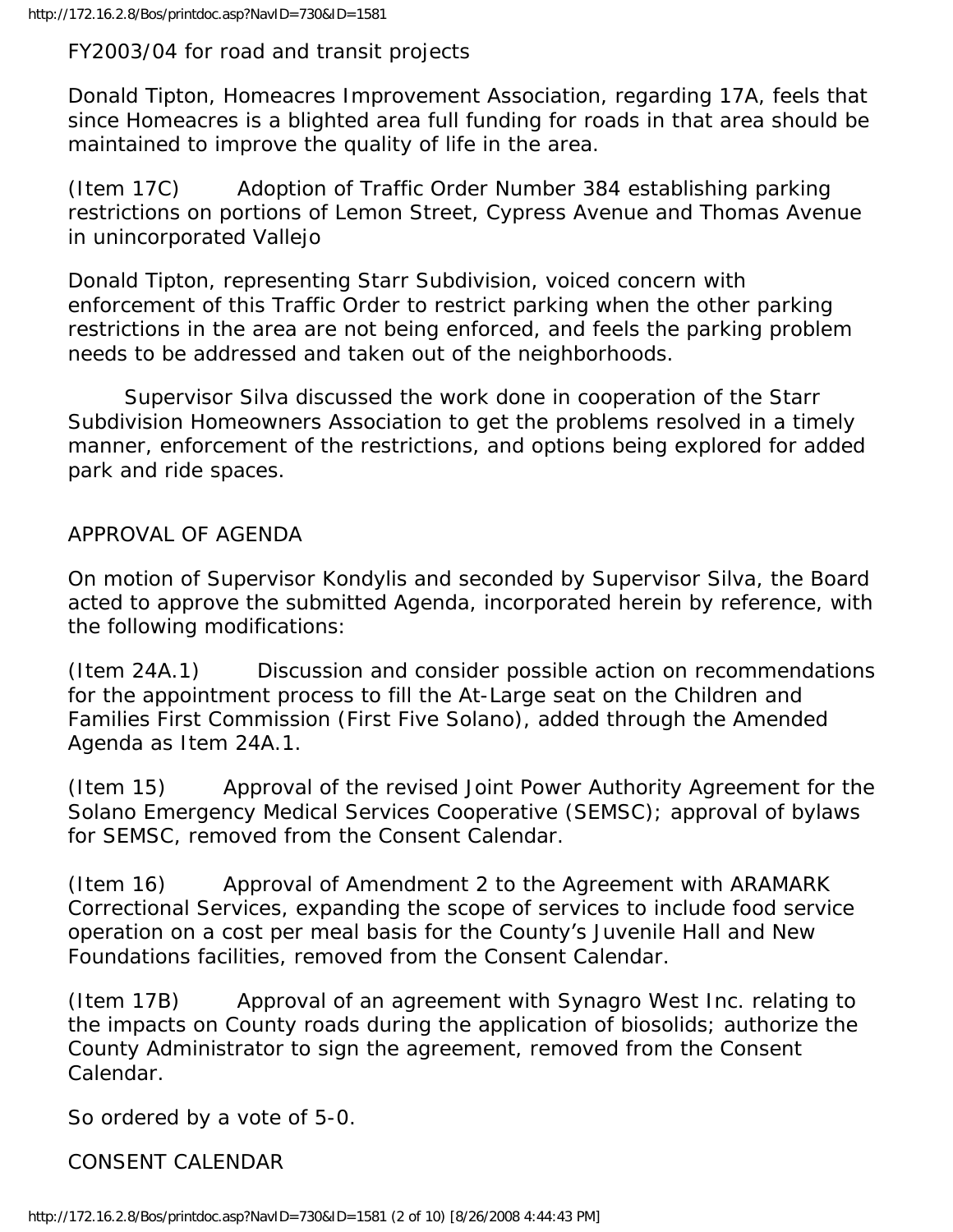On motion of Supervisor Kondylis and seconded by Supervisor Silva, the Board acted to approve the following Consent Calendar items by a vote of 5-0.

(Item 14) PROCLAMATION RECOGNIZING SEPTEMBER AS NATIONAL DRUG AND ALCOHOL RECOVERY MONTH IN SOLANO COUNTY, approved.

(Item 17A) RESOLUTION NO. 2003-183 AUTHORIZING THE TRANSPORTATION DIRECTOR TO FILE A CLAIM WITH THE METROPOLITAN TRANSPORTATION COMMISSION FOR ALLOCATION OF TDA FUNDS FOR FISCAL YEAR 2003-04, adopted. (see Resolution Book)

(Item 17C) RESOLUTION NO. 2003-184 ADOPTING TRAFFIC ORDER NUMBER 384 ESTABLISHING PARKING RESTRICTIONS ON PORTIONS OF LEMON STREET, CYPRESS AVENUE AND THOMAS AVENUE (VALLEJO AREA), adopted. (see Resolution Book)

(Item 17D) AGREEMENT WITH THE CITY OF DIXON FOR COUNTY SURVEYOR SERVICES, as outlined in the Agenda Submittal from the Department of Transportation dated September 2, 2003, incorporated herein by reference, approved and County Administrator authorized to sign said contract on behalf of Solano County.

(Item 17E) RESOLUTION NO. 2003-185 OF SUMMARY VACATION OF A PORTION OF CREED ROAD COUNTY ROAD NO. 373, adopted. (see Resolution Book)

(Item 18) AMENDMENT NO. 3 TO THE PROFESSIONAL SERVICES AGREEMENT WITH JACK HARRISON AND ASSOCIATES, as outlined in the Agenda Submittal from the Department of Environmental Management dated September 2, 2003, incorporated herein by reference, approved and Chairman authorized to sign said contract on behalf of Solano County.

 APPROPRIATION TRANSFER IN THE AMOUNT OF \$16,800 INCREASING APPROPRIATIONS FROM OTHER PROFESSIONAL SERVICES, as outlined in the Agenda Submittal from the Department of Environmental Management dated September 2, 2003, incorporated herein by reference, approved.

SPECIAL DISTRICTS GOVERNED BY THE BOARD OF SUPERVISORS:

Rural North Vacaville Water District

(Item 19) Minutes regarding this matter are contained in the Rural North Vacaville Water District Minutes Book.

#### ORDERS

(Item 16) AMENDMENT 2 TO THE MANAGEMENT FOOD SERVICES OPERATING AGREEMENT WITH ARAMARK CORRECTIONAL SERVICES,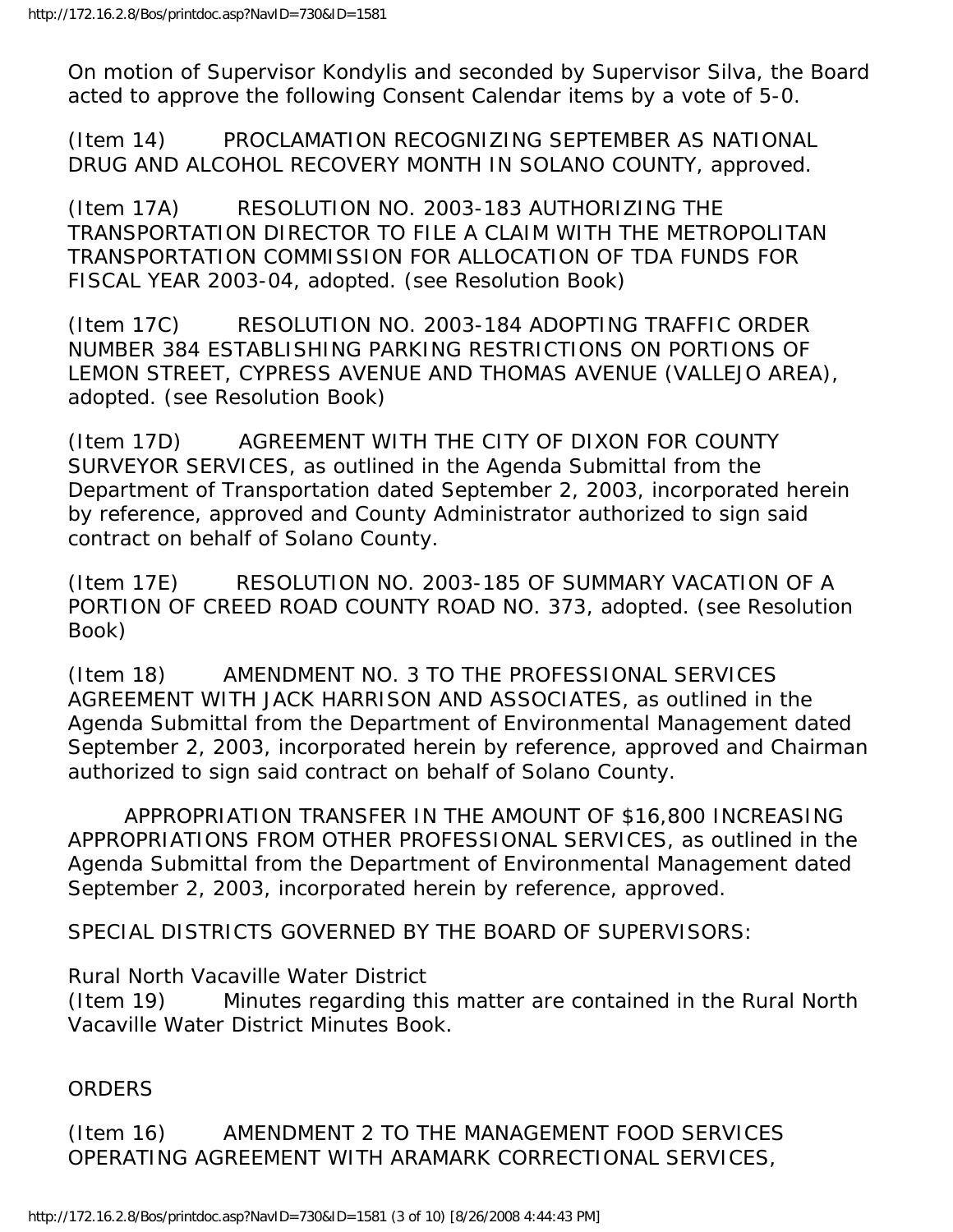#### APPROVED

The Board was provided with an Agenda Submittal from the Probation Department dated September 2, 2003, incorporated herein by reference, regarding food provision services for Juvenile Hall and the New Foundations facilities.

Responding to questions posed by Supervisor Kondylis if this would be prepackaged food, and as noted on page 33 of the original agreement, "County staff will prepare and serve all meals. If it is desired that ARAMARK replace County staff through attrition, then the meal price will be adjusted for each County employee replaced by an ARAMARK employee" and with contracting out and County employees loosing jobs, Chief Probation Officer Gemma Grossi noted the food would be cooked on site, but voiced concern with future additional expenses projected for the department, which the potential savings in labor could be used to maintain the direct services to the clients. Without the savings direct services could be cut.

Responding to questions posed by Supervisor Kondylis relative to the effects if County staff continued to do the meals and ARAMARK did the rest, John Taylor, County Administrative Office, noted this is an amendment to the original contract with the Sheriff, this amendment is an opportunity for savings. Mr. Taylor suggested in Item 1 to strike the sentence "As these employees retire, assume new positions outside of the food service area at the Juvenile Hall or become otherwise unavailable to perform the food service responsibilities, ARAMARK shall assume responsibility for staffing the positions to County approved service levels" and the remainder of the paragraph.

 On motion of Supervisor Kondylis and seconded by Supervisor Forney, the Board acted to approve Amendment 2 to Management Food Service Operating Agreement with ARAMARK with the verbiage removed as noted above. So ordered by a vote of 5-0.

(Item 17B) AGREEMENT WITH SYNAGRO WEST, INC. FOR USE OF COUNTY ROADS, APPROVED

The Board was provided with an Agenda Submittal from the Department of Transportation dated September 2, 2003, incorporated herein by reference, regarding an agreement with Synagro West, Inc. for road repair on County roads damaged during the application of biosolids.

Supervisor Kondylis expressed concern regarding Synagro determining what repair work needs to be done and feels the County should do the repairs and then bill Synagro for those services, Chairman Kromm noted in section 10 that the County shall determine the repair work to be performed.

There was a brief discussion of similar contracts for road repairs with other companies, completion of the repairs, requiring the repairs to meet County standards, minimal road crews in the Rio Vista area.

Chairman Kromm questioned if the companies are required to post bonds, responding Mr. Jones noted a \$100,000 bond has been posted, and if the work is not done the County will keep the bond.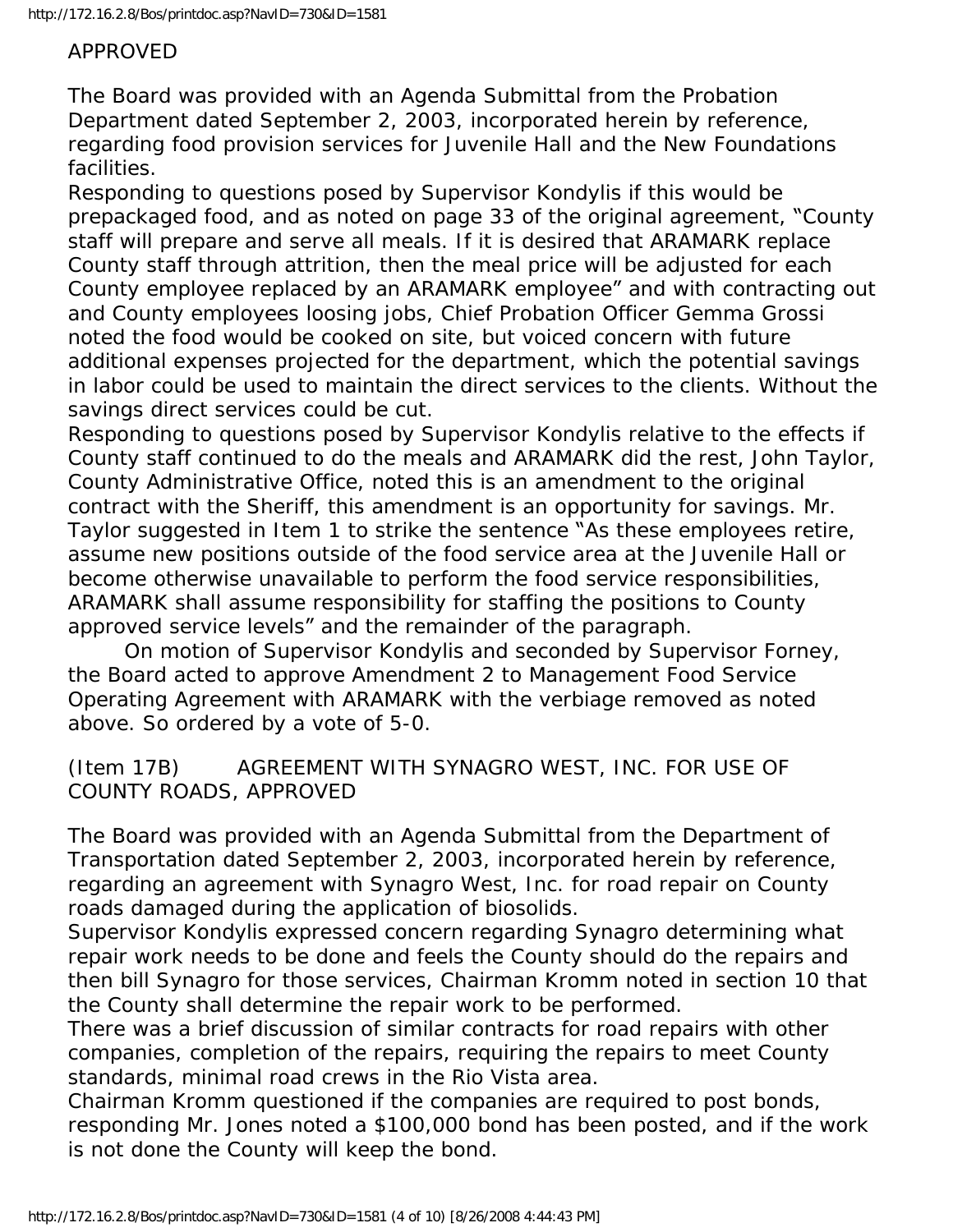On motion of Supervisor Silva and seconded by Supervisor Vasquez, the Board acted to approve the agreement with Synagro West, Inc. for use and repair of County Roads. So ordered by a vote of 4-1; Supervisor Kondylis voted no.

(Item 15) REVISED JOINT POWER AUTHORITY AGREEMENT FOR THE SOLANO EMERGENCY MEDICAL SERVICES COOPERATIVE (SEMSC), APPROVED

 BYLAWS FOR SOLANO EMERGENCY MEDICAL SERVICES COOPERATIVE (SEMSC), APPROVED

The Board was provided with an Agenda Submittal from Health and Social Services dated September 2, 2003, incorporated herein by reference, regarding the revised Joint Powers Authority Agreement for the Solano Emergency Medical Services Cooperative (SEMSC), and bylaws for the SEMSC. Responding to questions posed by Chairman Kromm regarding providing ambulance/paramedic services in coordination with or without fire departments, and maximizing resources and minimizing taxpayer burden, Michael Frenn, Emergency Medical Services (EMS) Department of Health and Social Services, discussed members of the cooperative, response time standards, and first response services by the fire departments. Mr. Frenn noted fire services are expanded to cover areas in case of a fire, and the value of the dual roll of fireman/paramedic where the cost is transparent and is not an EMS charge. Mr. Frenn discussed future refinements in the system, patients being billed for transport services, reallocation of revenues to the providers, costs, no rate increases over the last 5 years, and ways that are being explored to maximize the first responder paramedics, to reduce dual responses, and fundable pathways.

Supervisor Forney posed questions regarding compensation for the Vacaville Fire Department transporting patients, Mr. Frenn discussed billing and dual funding by the Fire Department, and cost comparisons of Vacaville with the members of the cooperative.

Donald Tipton, Vallejo, voiced concern that this agreement did not come to the East Vallejo Fire Protection District for approval of the JPA, and with the ambulance not being the first responder.

Supervisor Silva noted the benefits of dispatching for emergency services through one central dispatch system.

 On motion of Chairman Kromm and seconded by Supervisor Silva, the Board acted to approve the revised Joint Power Authority Agreement for the Solano Emergency Medical Services Cooperative and the Bylaws for the SEMSC. So ordered by a vote of 5-0.

(Item 21) RESOLUTION NO. 2003-186 SUPPORTING LIFE FLIGHT'S CONTINUED PRESENCE AT THE NUT TREE AIRPORT AND REQUESTING TO REINSTATE HELICOPTER, AMBULANCE AND AIRPLANE SERVICES THAT WERE ELIMINATED ON APRIL 1, 2003, ADOPTED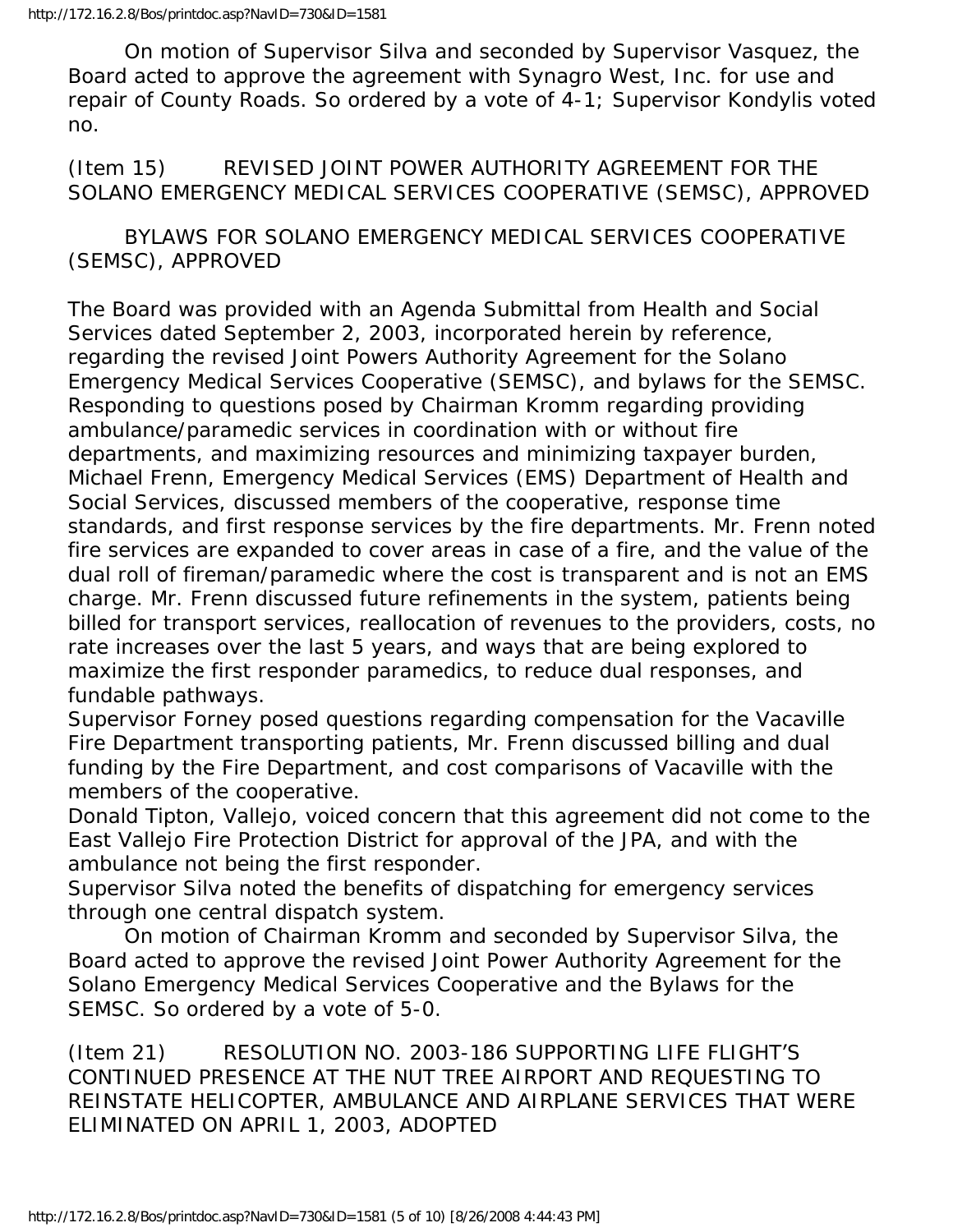The Board was provided with an Agenda Submittal from the County Administrator's Office dated September 2, 2003, incorporated herein by reference, regarding support for Life Flight's continued services and presence in Solano County.

Jennifer Noble, Life Flight, requested minor changes be made to the proposed resolution, as noted in the attached memorandum dated September 2, 2003, incorporated herein.

 On motion of Supervisor Forney and seconded by Supervisor Kondylis, the Board acted to adopt Resolution No. 2003-186 Supporting Life Flight's Continued Presence at the Nut Tree Airport and Requesting to Reinstate Helicopter, Ambulance and Airplane Services that were Eliminated on April 1, 2003 with the requested changes. So ordered by a vote of 5-0.

(Item 22A) EMERGENCY MEDICAL CARE COMMITTEE (EMCC) MEMBERSHIP REINSTATED, AND ESTABLISHED AS AN ADVISORY BODY TO THE BOARD

 The Board was provided with an Agenda Submittal from Health and Social Services dated September 2, 2003, incorporated herein by reference, regarding reconstituting the Emergency Medical Care Committee.

 On motion of Supervisor Kondylis and seconded by Supervisor Forney, the Board acted to approve reconstituting the membership of the Emergency Medical Care Committee, to establish the EMCC as an Advisory Board to the Board of Supervisors and the Solano Emergency Medical Services Cooperative Board of Directors on Emergency Medical Service activities in the County. So ordered by a vote of 5-0.

(Item 22B) CONTINUATION OF SHOWERS FOR THE HOMELESS AT MISSION SOLANO, APPROVED

APPROPRIATION TRANSFER REQUEST IN THE AMOUNT OF \$17,500 FROM THE GENERAL FUND TO HEALTH AND SOCIAL SERVICES TO CONTINUE SHOWER OPERATIONS FOR THE HOMELESS AT MISSION SOLANO, APPROVED

Director of Health and Social Services Patrick Duterte discussed the outstanding homeless programs in the County, insufficient services to meet the homeless needs, and consideration for a long-term regional approach.

 Vicki Sparks, Deputy Director of Administration for Health and Social Services, reviewed the information contained in the Agenda Submittal from her department dated September 2, 2003, incorporated herein by reference, regarding the status of homeless services in the County. Ms. Sparks noted cost cutting measures that have been put into place, the importance of retaining the showers, a permanent home for Mission Solano in the near future, and shower facilities now available in Vacaville.

 Donald Tipton, Vallejo noted support for the showers, discussed how Mission Solano has taken the extra steps to help the homeless, feels the remedies put into place to reduce costs should have been done sooner, and the need to fully address homelessness.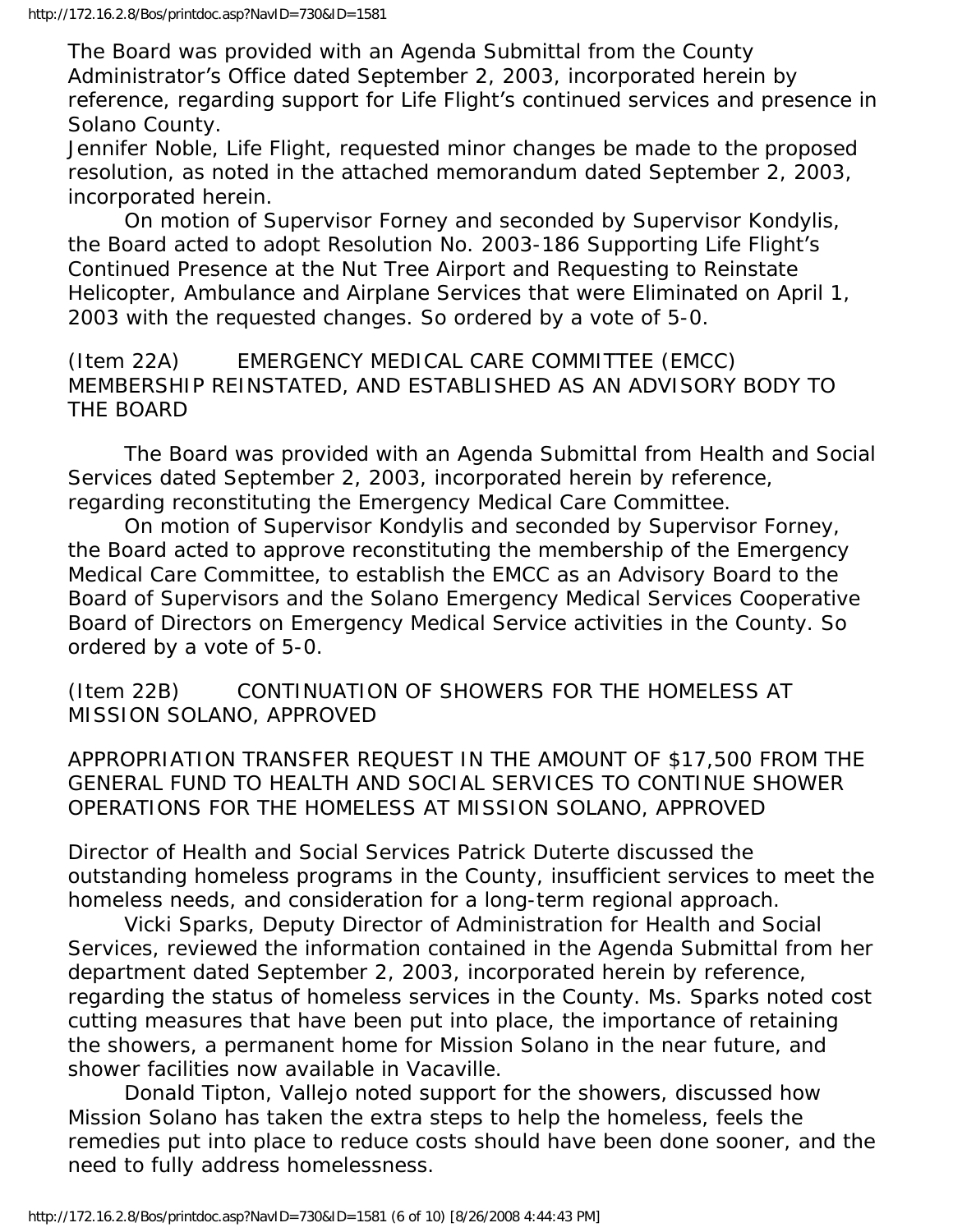George Guynn, Jr., Suisun, feels government needs to be more efficient on how public funds are spent, charities should take care of the homeless, if just money is thrown at the homeless problem it will continue to grow, and that the homeless issue should not get the same priority as protection of public funds.

 Ron Marlette, Executive Director Mission Solano, noted all services being provided at Mission Solano have always been provided without any prejudices, an encouraging future to provide more resources to the homeless, and work that has been done to keep the showers. Mr. Marlette noted in the past Mission Solano has participated sporadically at the providers meetings, and noted that Director of Operations for Mission Solano Bud Jones or himself would be an active part representing Mission Solano in those meetings.

 Chairman Kromm noted the importance working with staff and the Safety Net Consortium to provide services throughout the County and to leverage resources and funds to get the services that are needed, and to work collaboratively.

 On motion of Supervisor Forney and seconded by Chairman Kromm, the Board acted to approve continuation of shower services for the homeless at Mission Solano and an Appropriation Transfer Request in the amount of \$17,500 from the General Fund to Health and Social Services to continue the operation of showers for the homeless at Mission Solano. So ordered by a vote of 5-0.

(Item 14) PROCLAMATION RECOGNIZING SEPTEMBER AS NATIONAL DRUG AND ALCOHOL RECOVERY MONTH IN SOLANO COUNTY

This item was previously approved on the Consent Calendar.

 Lloyd Gieg, Co-Chair Solano Prevention Recovery Alliance, introduced Carol Roberts, Co-Chair Solano Prevention Recovery Alliance, and Jeannie Villarreal, Director Fighting Back Partnership, briefly discussed the festivities recognizing the National Recovery Month that will be held on September 6, 2003, presentation of the proclamation by Chairman Kromm at the celebration titled "Join the Voices for Recovery – Celebrating Health".

(Item 23) RESOLUTION NO. 2003-187 REQUESTING THE LOCAL AGENCY FORMATION COMMISSION TO FORM A COUNTYWIDE COUNTY SERVICE AREA TO PROVIDE STREET LIGHTING SERVICES IN UNINCORPORATED SOLANO COUNTY, ADOPTED

RESOLUTION NO. 2003-188 REQUESTING THE LOCAL AGENCY FORMATION COMMISSION TO DISSOLVE LIGHTING COUNTY SERVICE AREA S4 (WILLOTA OAKS SUBDIVISION), ADOPTED

RESOLUTION NO. 2003-189 REQUESTING THE LOCAL AGENCY FORMATION COMMISSION TO DISSOLVE LIGHTING COUNTY SERVICE AREA S5 (HOMEACRES AREA SOUTH OF I-780), ADOPTED

RESOLUTION NO. 003-190 REQUESTING THE LOCAL AGENCY FORMATION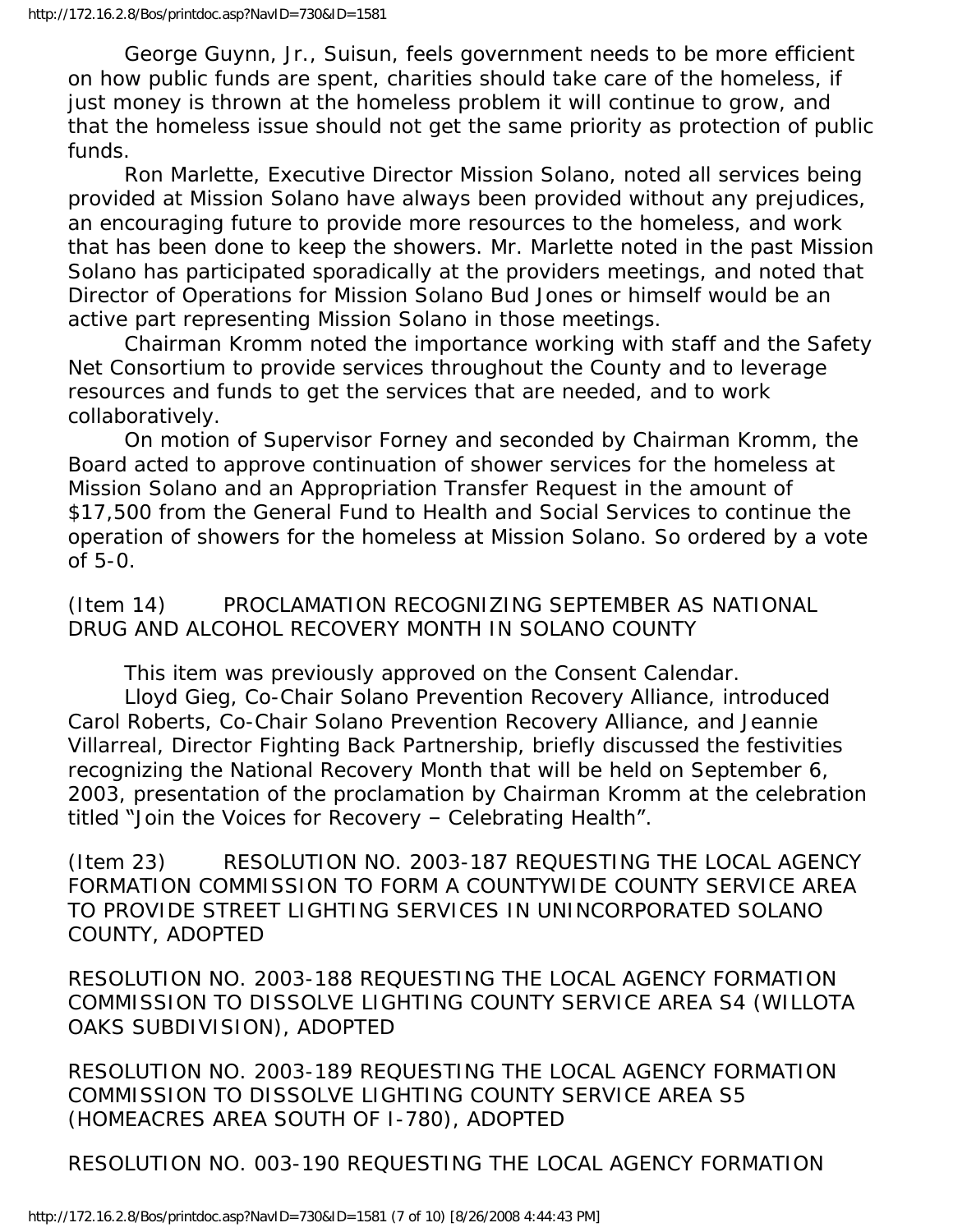COMMISSION TO DISSOLVE LIGHTING COUNTY SERVICE AREA S6 (STARR SUBDIVISION AREA WEST OF I-80), ADOPTED

RESOLUTION NO. 2003-191 REQUESTING THE LOCAL AGENCY FORMATION COMMISSION TO DISSOLVE LIGHTING COUNTY SERVICE AREA S8 (HOMEACRES AREA NORTH OF I-780), ADOPTED

RESOLUTION NO. 2003-192 DISSOLVING THE BENICIA ROAD LIGHTING DISTRICT CONTINGENT UPON THE FORMATION OF A COUNTYWIDE LIGHTING COUNTY SERVICE AREA, ADOPTED

RESOLUTION NO. 2003-193 DISSOLVING THE ELMIRA LIGHTING DISTRICT CONTINGENT UPON THE FORMATION OF A COUNTYWIDE LIGHTING COUNTY SERVICE AREA, ADOPTED

RESOLUTION NO. 2003-194 DISSOLVING THE GREEN VALLEY LIGHTING DISTRICT CONTINGENT UPON THE FORMATION OF A COUNTYWIDE LIGHTING COUNTY SERVICE AREA, ADOPTED

RESOLUTION NO. 2003-195 DISSOLVING THE SANDY BEACH LIGHTING DISTRICT CONTINGENT UPON THE FORMATION OF A COUNTYWIDE LIGHTING COUNTY SERVICE AREA, ADOPTED

 Paul Wiese, Department of Transportation, reviewed the information contained in the Agenda Submittal from his department dated September 2, 2003, incorporated herein by reference, regarding consolidation of the four street lighting County Service Areas (CSA) and four lighting districts into one countywide lighting CSA.

Chairman Kromm opened the public hearing.

Donald Tipton, Vallejo, voiced concern that no new lights have been installed in the Homeacres area, and feels the lights should be installed and repairs done before the district is dissolved. A full audit of the districts should be done, and fees should be returned to the Homeacres Lighting District for overcharges on lights that did not work that were not there and maintenance fees, credit for lights taken off Benicia Road. Mr. Tipton pointed out that the poorest districts will be paying for lights throughout the County, feels the funds for lights in the unincorporated area should come from the entire County unincorporated areas, and all the funds in each special district should be remain in that district until the improvements are complete.

As there was no one further who wished to speak on this matter, the public hearing was closed.

Responding to comments by Supervisor Silva regarding the 1% that everyone in the unincorporated area will pay into the CSA, formation of lighting districts, large amount of funds in the Homeacres district, County Administrator Michael Johnson discussed how complicated the property taxation is, everyone pays 1% of their value in property taxes, by consolidating the districts into one CSA there will be no increases or decreases in taxes. Lighting districts were created prior to passage of Prop 13 to provide street lights in those areas and the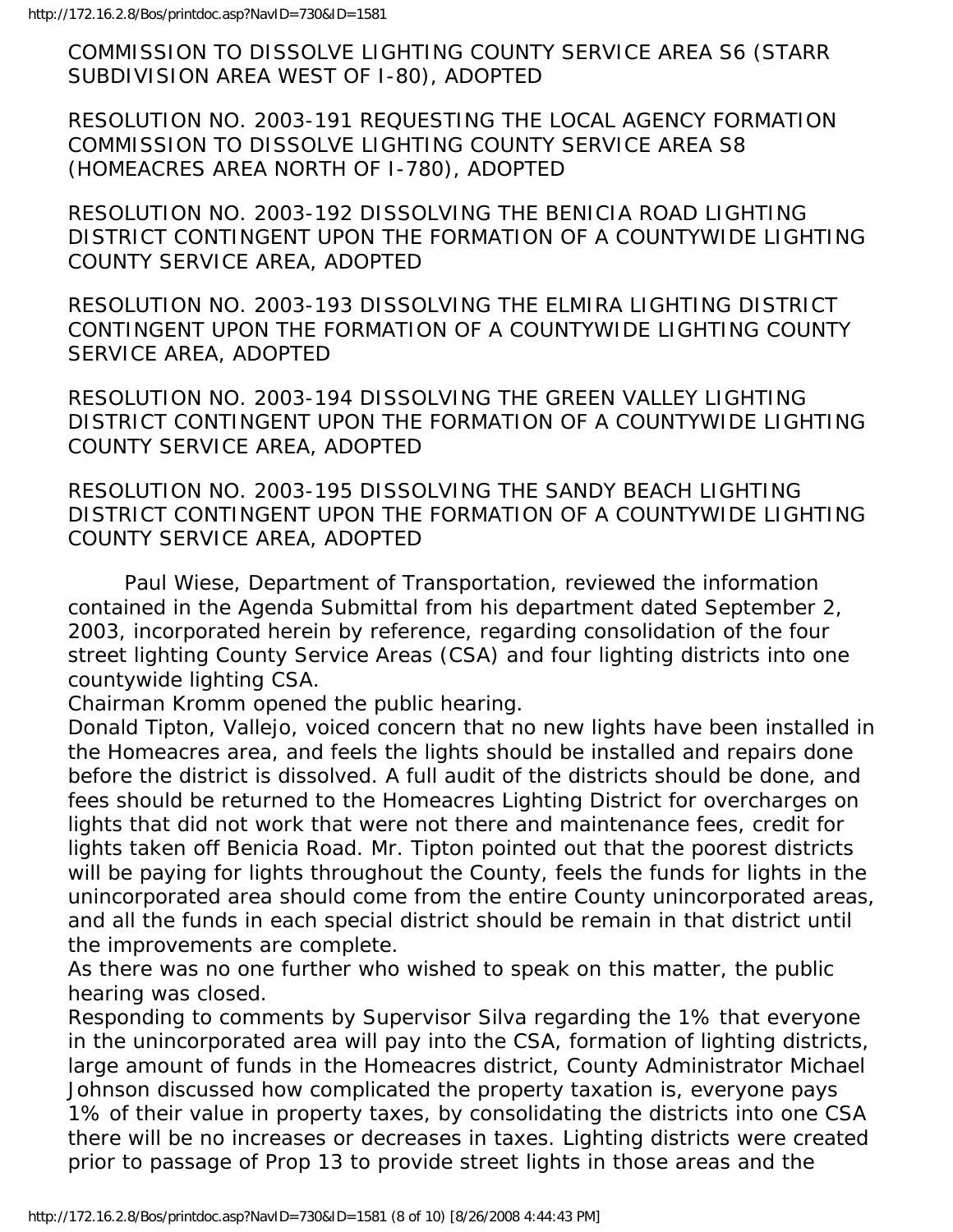residents paid more in taxes for those lights, after Proposition 13 passed that changed and all properties were assessed at 1% of the property value as dictated by statute. Mr. Johnson discussed the capitol improvement plan and the large number of lights that are to be installed in the Homeacres area and waiting for PG&E to install those lights.

Responding to questions posed by Supervisor Silva regarding lights that are needed in Homeacres, and maintenance of the lights, Mr. Weise noted surveys of the districts have been done, the resulting plans, installation of the added lights that will be done by PG&E and who maintains the lights.

Supervisor Silva suggested homeowners in Homeacres and the Starr Subdivision be given a County number to call when lights are out to help expedite repairs, and noted the needs in the districts will be met prior to any funds being moved.

Supervisor Kondylis discussed the installation of one shielded light in the Homeacres area that still needs to be done, and submitted an article, incorporated herein by reference, regarding light pollution.

 On motion of Supervisor Kondylis and seconded by Supervisor Forney, the Board acted to adopted Resolutions No. 2003-187 through 2003-194 requesting the Local Agency Formation Commission (LAFCO) to form a new countywide County Service Area (CSA) to provide street lighting services and the dissolution of the County's four existing street lighting CSAs and four existing lighting districts into the newly formed countywide lighting CSA. So ordered by a vote of 5-0.

### APPOINTMENTS/RESIGNATIONS TO BOARDS AND COMMISSIONS

(Item 24A.1) CHAIRMAN KROMM AND SUPERVISOR FORNEY APPOINTED TO AD-HOC COMMITTEE RE FILLING THE AT-LARGE SEAT ON THE CHILDREN AND FAMILIES FIRST COMMISSION (FIRST FIVE SOLANO)

 Supervisor Kromm reviewed a memorandum dated August 29, 2003, incorporated herein by reference regarding the process to appoint an ad-hoc task force to review applications, to interview the qualified candidates and make recommendations to the full Board for the At-Large position on the Commission.

 Supervisor Kondylis requested additional consideration be given to applicants from South County to address geographic equity. On motion of Supervisor Silva and seconded by Supervisor Vasquez, the Board acted to appoint Chairman Kromm and Supervisor Forney as an ad-hoc committee to review applications, interview qualified candidates and to make a recommendation to the full Board for an appointment to the At-Large Seat on the Children and Families Commission (First Five Solano). So ordered by a vote of 5-0.

 On motion of Supervisor Silva and seconded by Supervisor Vasquez, the Board acted to approve the following appointments and/or resignations to Boards and Commissions by a vote of 5-0.